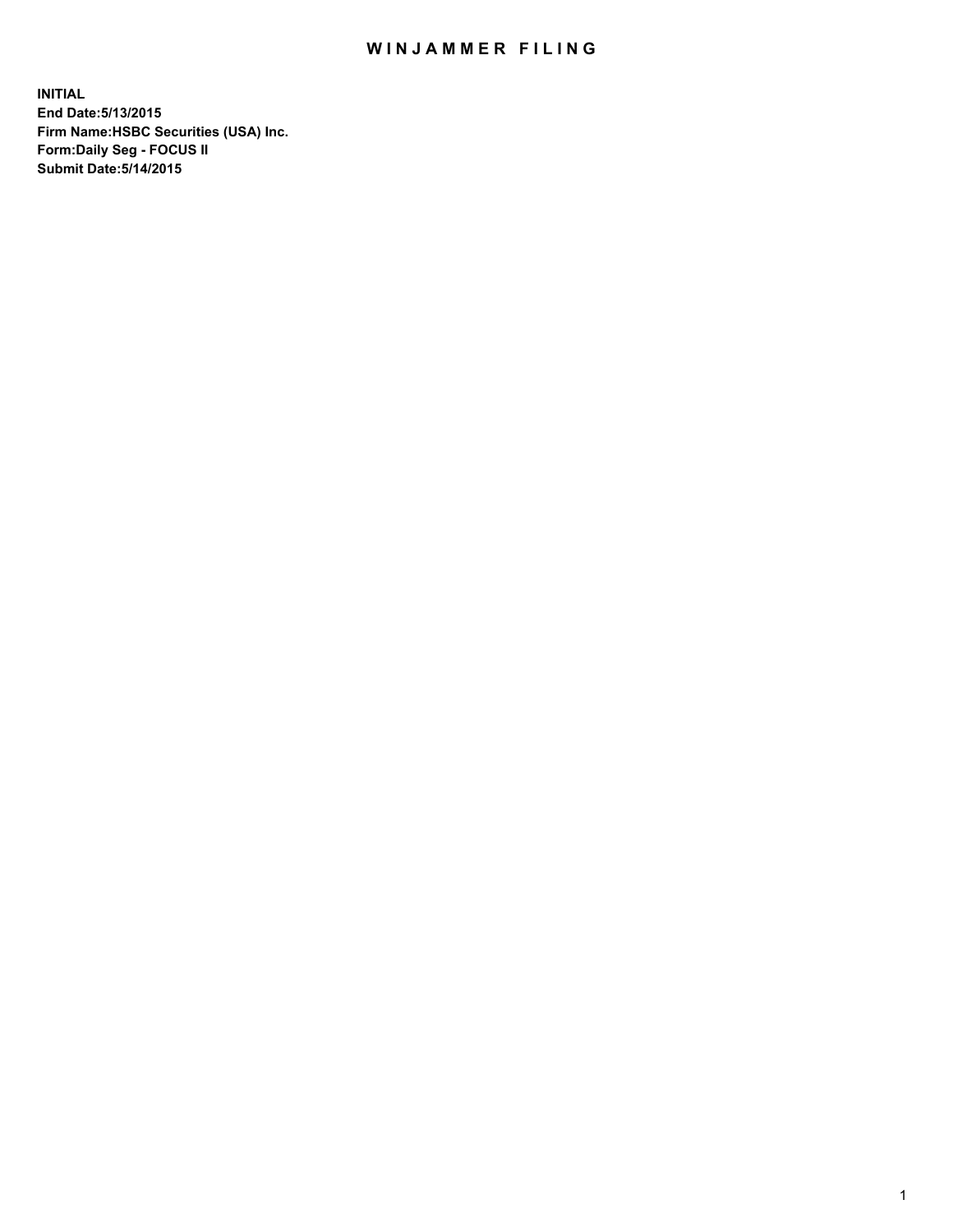## **INITIAL End Date:5/13/2015 Firm Name:HSBC Securities (USA) Inc. Form:Daily Seg - FOCUS II Submit Date:5/14/2015 Daily Segregation - Cover Page**

| Name of Company<br><b>Contact Name</b><br><b>Contact Phone Number</b><br><b>Contact Email Address</b>                                                                                                                                                                                                                          | <b>HSBC Securities (USA) Inc.</b><br><b>Steven Richardson</b><br>212-525-6445<br>steven.richardson@us.hsbc.com |
|--------------------------------------------------------------------------------------------------------------------------------------------------------------------------------------------------------------------------------------------------------------------------------------------------------------------------------|----------------------------------------------------------------------------------------------------------------|
| FCM's Customer Segregated Funds Residual Interest Target (choose one):<br>a. Minimum dollar amount: ; or<br>b. Minimum percentage of customer segregated funds required:%; or<br>c. Dollar amount range between: and; or<br>d. Percentage range of customer segregated funds required between: % and %.                        | 50,000,000<br>0 <sub>0</sub><br>0 <sub>0</sub>                                                                 |
| FCM's Customer Secured Amount Funds Residual Interest Target (choose one):<br>a. Minimum dollar amount: ; or<br>b. Minimum percentage of customer secured funds required:%; or<br>c. Dollar amount range between: and; or<br>d. Percentage range of customer secured funds required between:% and%.                            | 10,000,000<br><u>0</u><br>0 <sub>0</sub><br>0 <sub>0</sub>                                                     |
| FCM's Cleared Swaps Customer Collateral Residual Interest Target (choose one):<br>a. Minimum dollar amount: ; or<br>b. Minimum percentage of cleared swaps customer collateral required:% ; or<br>c. Dollar amount range between: and; or<br>d. Percentage range of cleared swaps customer collateral required between:% and%. | 30,000,000<br>00<br><u>00</u>                                                                                  |

Attach supporting documents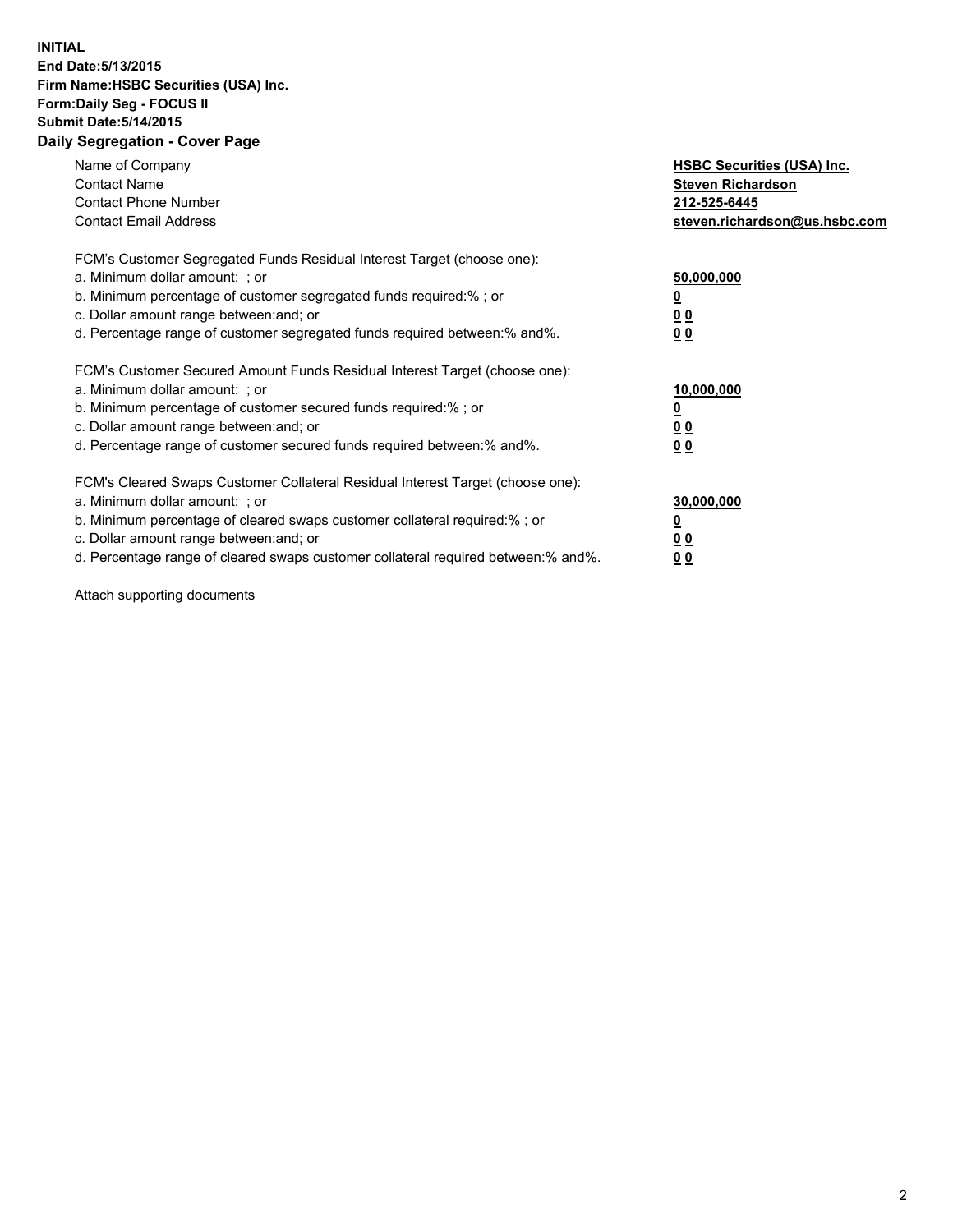**INITIAL End Date:5/13/2015 Firm Name:HSBC Securities (USA) Inc. Form:Daily Seg - FOCUS II Submit Date:5/14/2015 Daily Segregation - Secured Amounts**

Foreign Futures and Foreign Options Secured Amounts Amount required to be set aside pursuant to law, rule or regulation of a foreign government or a rule of a self-regulatory organization authorized thereunder **0** [7305] 1. Net ledger balance - Foreign Futures and Foreign Option Trading - All Customers A. Cash **88,061,501** [7315] B. Securities (at market) **31,062,044** [7317] 2. Net unrealized profit (loss) in open futures contracts traded on a foreign board of trade **-1,945,391** [7325] 3. Exchange traded options a. Market value of open option contracts purchased on a foreign board of trade **0** [7335] b. Market value of open contracts granted (sold) on a foreign board of trade **0** [7337] 4. Net equity (deficit) (add lines 1. 2. and 3.) **117,178,154** [7345] 5. Account liquidating to a deficit and account with a debit balances - gross amount **922,782** [7351] Less: amount offset by customer owned securities **-920,006** [7352] **2,776** [7354] 6. Amount required to be set aside as the secured amount - Net Liquidating Equity Method (add lines 4 and 5) **117,180,930** [7355] 7. Greater of amount required to be set aside pursuant to foreign jurisdiction (above) or line 6. **117,180,929** [7360] FUNDS DEPOSITED IN SEPARATE REGULATION 30.7 ACCOUNTS 1. Cash in banks A. Banks located in the United States **39,114,339** [7500] B. Other banks qualified under Regulation 30.7 **0** [7520] **39,114,339** [7530] 2. Securities A. In safekeeping with banks located in the United States **31,062,044** [7540] B. In safekeeping with other banks qualified under Regulation 30.7 **0** [7560] **31,062,044** [7570] 3. Equities with registered futures commission merchants A. Cash **0** [7580] B. Securities **0** [7590] C. Unrealized gain (loss) on open futures contracts **0** [7600] D. Value of long option contracts **0** [7610] E. Value of short option contracts **0** [7615] **0** [7620] 4. Amounts held by clearing organizations of foreign boards of trade A. Cash **0** [7640] B. Securities **0** [7650] C. Amount due to (from) clearing organization - daily variation **0** [7660] D. Value of long option contracts **0** [7670] E. Value of short option contracts **0** [7675] **0** [7680] 5. Amounts held by members of foreign boards of trade A. Cash **74,248,770** [7700] B. Securities **0** [7710] C. Unrealized gain (loss) on open futures contracts **-1,945,391** [7720] D. Value of long option contracts **0** [7730] E. Value of short option contracts **0** [7735] **72,303,379** [7740] 6. Amounts with other depositories designated by a foreign board of trade **0** [7760] 7. Segregated funds on hand **0** [7765] 8. Total funds in separate section 30.7 accounts **142,479,762** [7770] 9. Excess (deficiency) Set Aside for Secured Amount (subtract line 7 Secured Statement Page 1 from Line 8) **25,298,833** [7380] 10. Management Target Amount for Excess funds in separate section 30.7 accounts **10,000,000** [7780] 11. Excess (deficiency) funds in separate 30.7 accounts over (under) Management Target **15,298,833** [7785]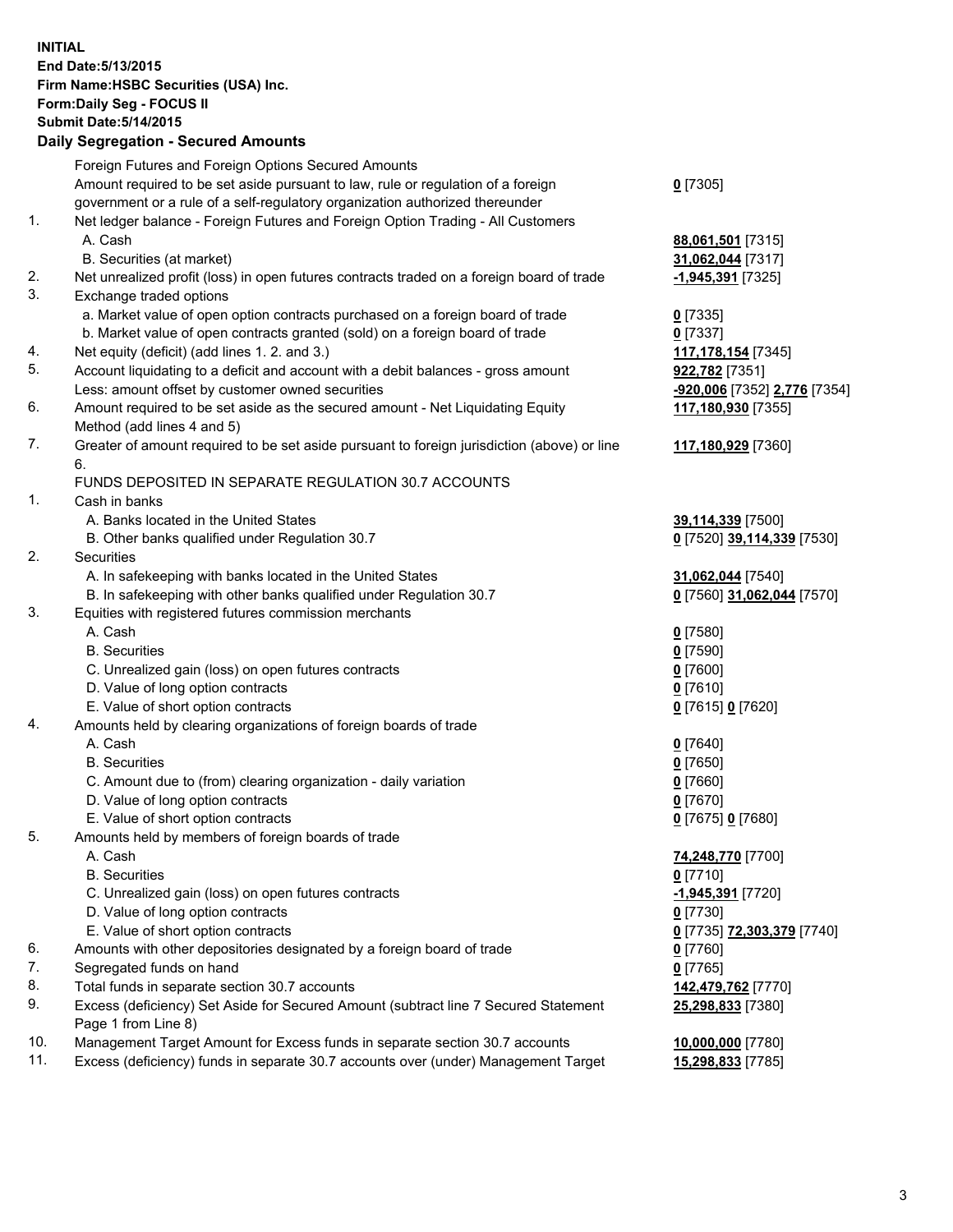|     | <b>INITIAL</b>                                                                                 |                            |  |  |  |  |
|-----|------------------------------------------------------------------------------------------------|----------------------------|--|--|--|--|
|     | End Date: 5/13/2015                                                                            |                            |  |  |  |  |
|     | Firm Name: HSBC Securities (USA) Inc.                                                          |                            |  |  |  |  |
|     | Form: Daily Seg - FOCUS II                                                                     |                            |  |  |  |  |
|     | <b>Submit Date: 5/14/2015</b>                                                                  |                            |  |  |  |  |
|     | Daily Segregation - Segregation Statement                                                      |                            |  |  |  |  |
|     |                                                                                                |                            |  |  |  |  |
|     | SEGREGATION REQUIREMENTS(Section 4d(2) of the CEAct)                                           |                            |  |  |  |  |
| 1.  | Net ledger balance                                                                             |                            |  |  |  |  |
|     | A. Cash                                                                                        | 120,674,599 [7010]         |  |  |  |  |
|     | B. Securities (at market)                                                                      | 660,511,931 [7020]         |  |  |  |  |
| 2.  | Net unrealized profit (loss) in open futures contracts traded on a contract market             | 127,553,410 [7030]         |  |  |  |  |
| 3.  | Exchange traded options                                                                        |                            |  |  |  |  |
|     | A. Add market value of open option contracts purchased on a contract market                    | 95,073,904 [7032]          |  |  |  |  |
|     | B. Deduct market value of open option contracts granted (sold) on a contract market            | -6,575,184 [7033]          |  |  |  |  |
| 4.  | Net equity (deficit) (add lines 1, 2 and 3)                                                    | 997,238,660 [7040]         |  |  |  |  |
| 5.  | Accounts liquidating to a deficit and accounts with                                            |                            |  |  |  |  |
|     | debit balances - gross amount                                                                  | 3,427,714 [7045]           |  |  |  |  |
|     | Less: amount offset by customer securities                                                     | -3,427,714 [7047] 0 [7050] |  |  |  |  |
| 6.  | Amount required to be segregated (add lines 4 and 5)                                           | 997,238,660 [7060]         |  |  |  |  |
|     | FUNDS IN SEGREGATED ACCOUNTS                                                                   |                            |  |  |  |  |
| 7.  | Deposited in segregated funds bank accounts                                                    |                            |  |  |  |  |
|     | A. Cash                                                                                        | 40,966,544 [7070]          |  |  |  |  |
|     | B. Securities representing investments of customers' funds (at market)                         | $0$ [7080]                 |  |  |  |  |
|     | C. Securities held for particular customers or option customers in lieu of cash (at            | 177,838,752 [7090]         |  |  |  |  |
|     | market)                                                                                        |                            |  |  |  |  |
| 8.  | Margins on deposit with derivatives clearing organizations of contract markets                 |                            |  |  |  |  |
|     | A. Cash                                                                                        | 245,323,950 [7100]         |  |  |  |  |
|     | B. Securities representing investments of customers' funds (at market)                         | 54,253,409 [7110]          |  |  |  |  |
|     | C. Securities held for particular customers or option customers in lieu of cash (at<br>market) | 482,673,179 [7120]         |  |  |  |  |
| 9.  | Net settlement from (to) derivatives clearing organizations of contract markets                | -17,480,918 [7130]         |  |  |  |  |
| 10. | Exchange traded options                                                                        |                            |  |  |  |  |
|     | A. Value of open long option contracts                                                         | 95,073,904 [7132]          |  |  |  |  |
|     | B. Value of open short option contracts                                                        | -6,575,184 [7133]          |  |  |  |  |
| 11. | Net equities with other FCMs                                                                   |                            |  |  |  |  |
|     | A. Net liquidating equity                                                                      | 45,337,008 [7140]          |  |  |  |  |
|     | B. Securities representing investments of customers' funds (at market)                         | $0$ [7160]                 |  |  |  |  |
|     | C. Securities held for particular customers or option customers in lieu of cash (at            | 0 <sup>[7170]</sup>        |  |  |  |  |
|     | market)                                                                                        |                            |  |  |  |  |
| 12. | Segregated funds on hand                                                                       | $0$ [7150]                 |  |  |  |  |
| 13. | Total amount in segregation (add lines 7 through 12)                                           | 1,117,410,644 [7180]       |  |  |  |  |
| 14. | Excess (deficiency) funds in segregation (subtract line 6 from line 13)                        | 120,171,984 [7190]         |  |  |  |  |
| 15. | Management Target Amount for Excess funds in segregation                                       | 50,000,000 [7194]          |  |  |  |  |
| 16. | Excess (deficiency) funds in segregation over (under) Management Target Amount                 | 70,171,984 [7198]          |  |  |  |  |

Excess